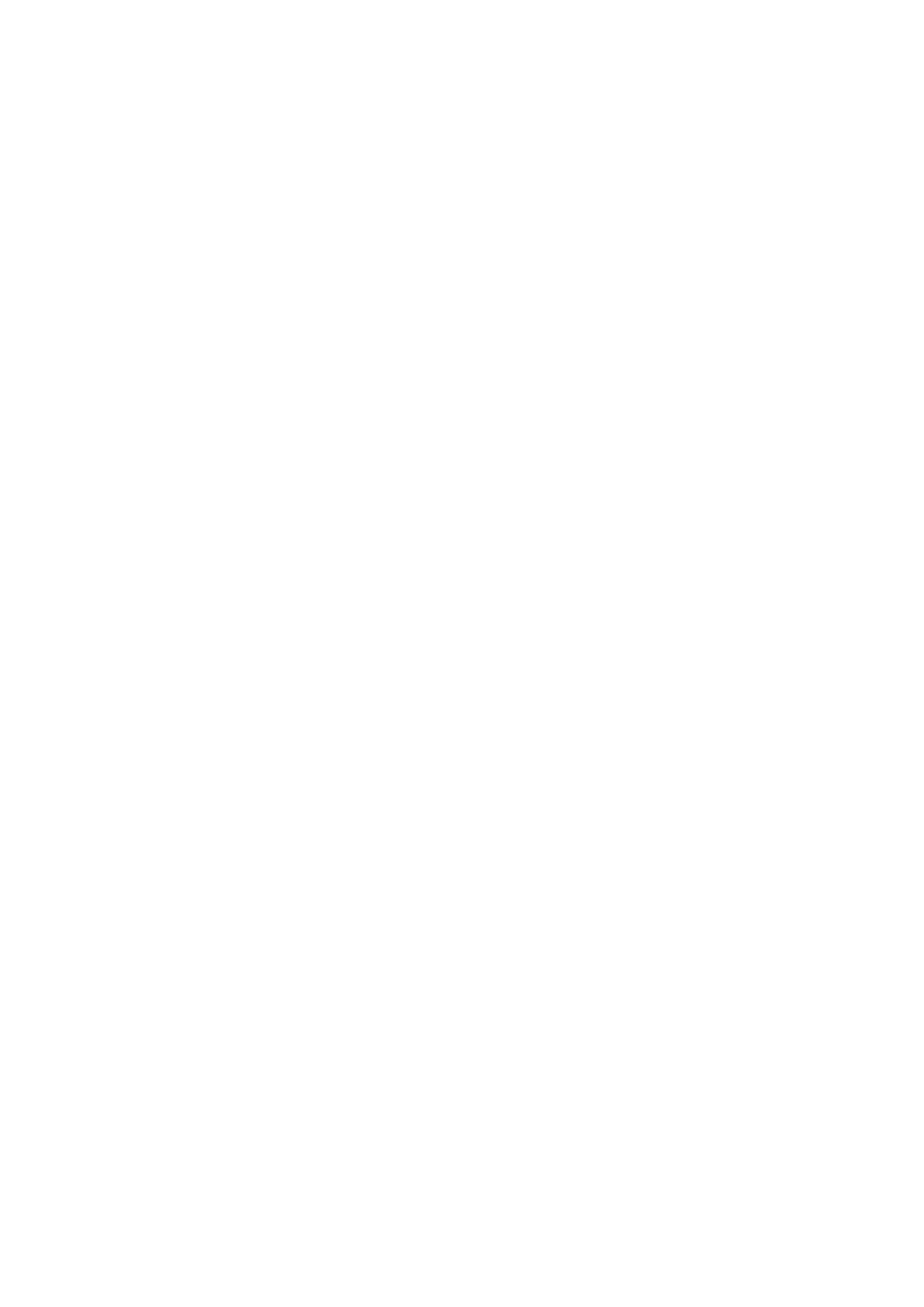

## Contents

<span id="page-2-0"></span>

|             | Contents. |  |
|-------------|-----------|--|
|             |           |  |
| $2_{\cdot}$ |           |  |
| 3.          |           |  |
| 4.          |           |  |
| 5.          |           |  |
|             |           |  |
|             |           |  |
| 6.          |           |  |
|             |           |  |
|             |           |  |
|             |           |  |
|             |           |  |
|             |           |  |
|             |           |  |
|             |           |  |
|             |           |  |
|             |           |  |
|             |           |  |
| 7.          |           |  |
| 8.          |           |  |
|             |           |  |
|             |           |  |

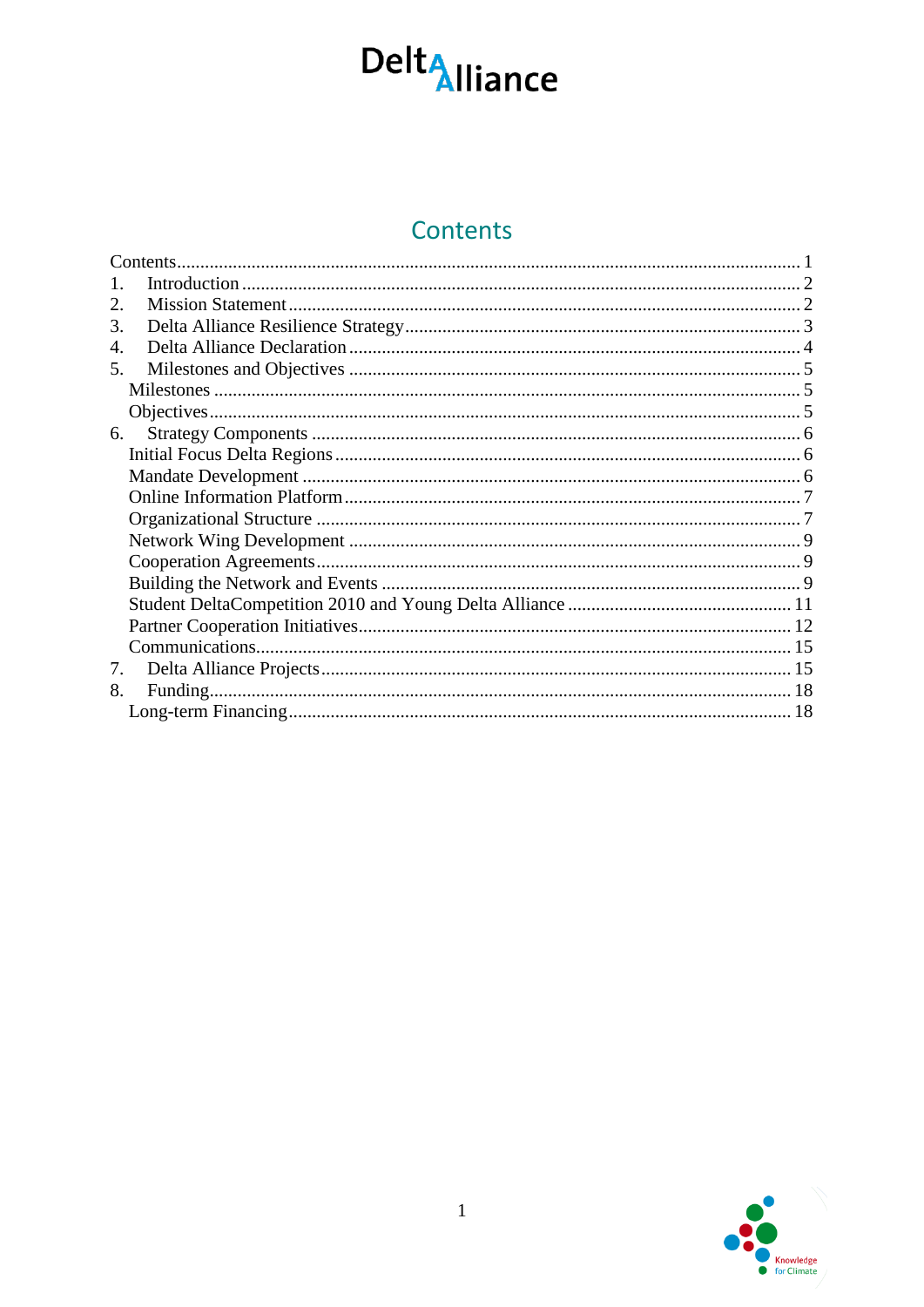## <span id="page-3-0"></span>1. Introduction

This Strategic Framework outlines the objectives, working strategy and financial plan for the development of the Delta Alliance network organization. The central motivation for creating Delta Alliance is to provide a foundation and framework for successful international cooperation that will support more effective and efficient responses to increasing pressures in river deltas worldwide. In short, to improve the resilience of the world's deltas.

Delta regions are especially vulnerable in the context of current and future global changes, including climate change, population growth, and increasing economic activities,. Each delta in the world has developed on a unique path, experiencing its own problems and developing its own coping mechanisms. Over time problems have become increasingly complex as they became embedded in complex human processes. The increasing stress that human activities have put on delta regions is approaching the limitations of the natural and human systems developed in these vulnerable regions.

The time available to address the global problems of climate change, population growth and economic development is short, and the challenges are huge. The current path is not leading us quickly enough to solutions. Delta Alliance should provide a framework to support the symbiosis of the countless activities ongoing in delta regions, reducing unnecessary overlap and identifying gaps in efforts. Delta Alliance will be a vehicle for increased cooperation between parties in river deltas worldwide, with the ultimate aim of improving the resilience of the world's deltas through more integrated and effective efforts.

Scoping activities for the Delta Alliance network have been led by Alterra / WUR since April 2009 , commissioned by the Knowledge for Climate programme of the ministries of The Netherlands. This Strategic Framework is an outcome of the scoping activities, which explored opportunities for an international delta network starting with partners in California, Indonesia, The Netherlands, and Vietnam. The development of Delta Alliance has been and will continue to be a dynamic process, requiring periodic review of the strategy for developing the network. This document is the first chart for navigating the development of Delta Alliance, laying out a mission for the organization and a strategy for embarking upon our mission realization. It describes the vision on the strategy per September 2010.

## <span id="page-3-1"></span>2. Mission Statement

#### **The mission of Delta Alliance is to improve the resilience of deltas worldwide.**

Delta Alliance will be a long-term partner to delta regions around the world as they strive to increase their resilience.

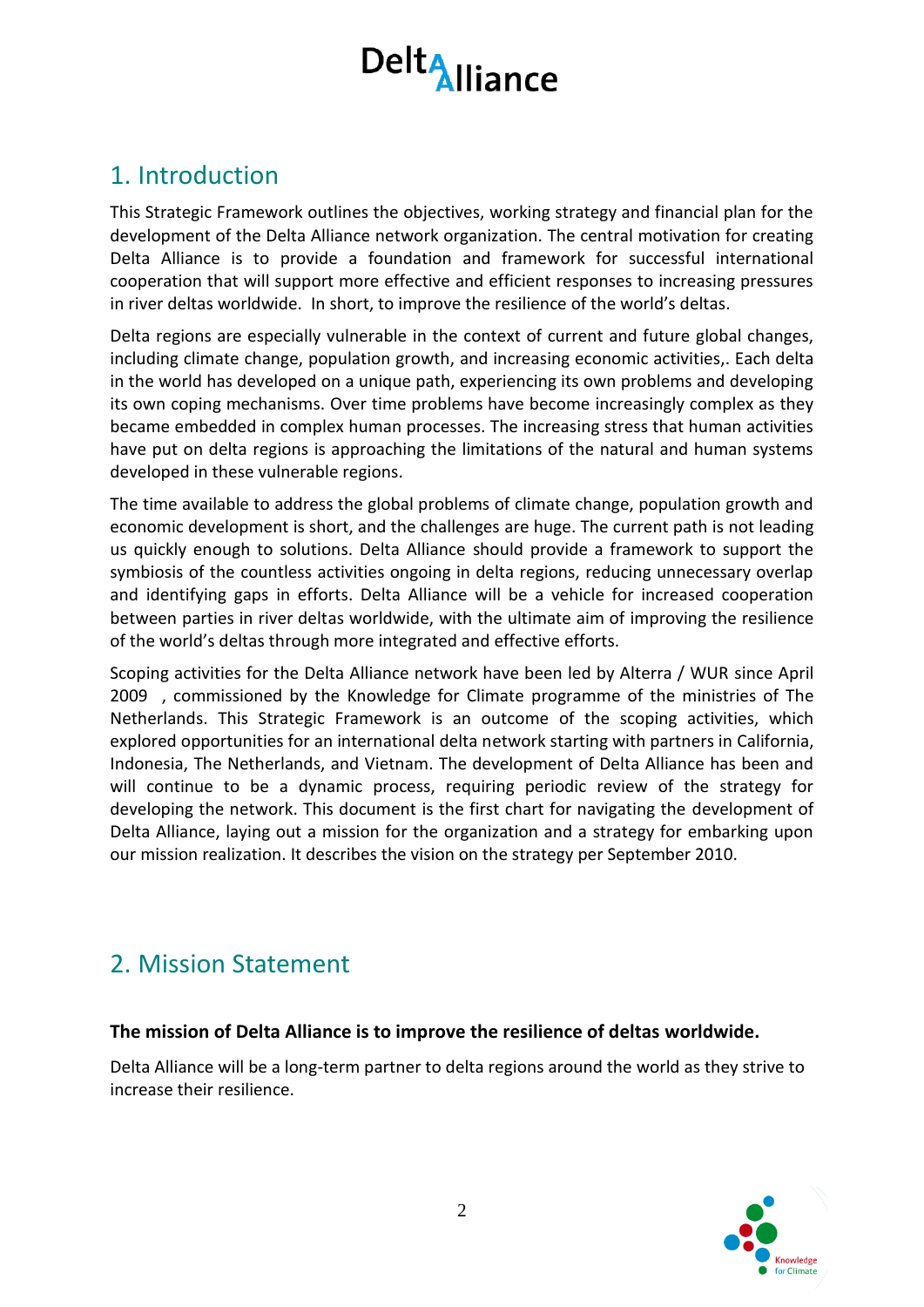

## <span id="page-4-0"></span>3. Delta Alliance Resilience Strategy

The strategy for realizing the Delta Alliance mission is summarized below. This strategy depends upon close cooperation with many partners, which will be detailed throughout 2010 and 2011.

#### **The Delta Alliance mission will be realized by:**

**1. envisioning and defining resilience for deltas;**

Short Term (2010 – 2012)

- create visions for resilient deltas with stakeholders in the deltas
- create a Resilience Working Group to formulate a resilience framework for defining and measuring resilience in deltas including criteria and measurable indicators.

Long Term (2012 onward)

- create visions with deltas where there is interest to join Delta Alliance
- refine and improve the resilience framework

#### **2. measuring and monitoring resilience;**

- Short Term (2010 2012)
	- Delta Comparative Overview in 2010
- Long Term (2012 onward)
	- annually measure resilience in select deltas according to resilience framework by integrating available data from across the delta
	- identify gaps in available data and information

#### **3. reporting and creating pressure for improved resilience;**

Short Term (2010 – 2012)

invite organizations and individuals, including high level representatives from across sectors, to sign the Delta Alliance Declaration

Long Term (2012 onward)

- Regular (every 2 years?) "Report Cards" on the resilience of select deltas, that  $\bullet$ give both a quick summary of the resilience of the delta and detailed information on specific indicators – to be presented at an annual Delta Alliance – World Estuary Alliance event
- prizes for deltas that have improved their resilience since the previous Report Card
- presentations at international events by members of the Resilience Working Group and Delta Alliance ambassadors

#### **4. providing inspiration for improved resilience;**

Short Term (2010 – 2012)

showcase best practices and lessons learned from across deltas for both  $\bullet$ preparedness and response

Long Term (2012 onward)

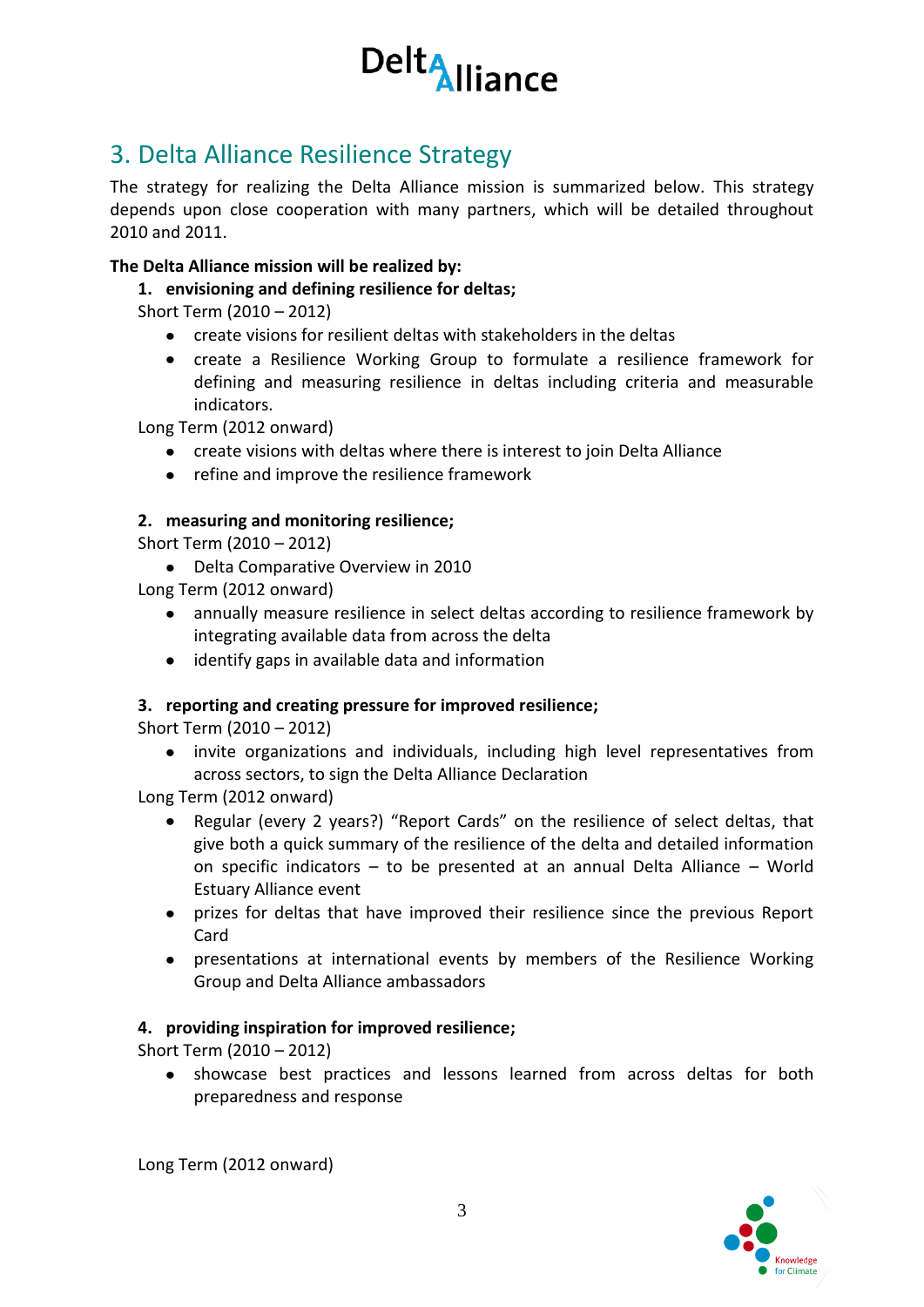![](_page_5_Picture_0.jpeg)

host design sessions in selected deltas during annual Delta Alliance and World Estuary Alliance event, which include practitioners and experts from deltas around the world

#### **5. and providing assistance for improved resilience.**

Short Term (2010 – 2012)

- create international Delta Response Team to provide rapid support when damaging events occur
- attract funding and invest in projects that contribute to improved resilience in deltas
- co-create innovative projects with partner organizations, funding agencies, governmental and non-governmental organizations, private sector and/or research and policy programs
- strengthen the international delta network in exchanging information and expertise resources in and between deltas worldwide
- create Young Delta Alliance to support the Resilience Working Group and Delta Response Team

Long Term (2012 onward)

- prepare "guidelines" for delta management and response
- host courses on delta management and response

### <span id="page-5-0"></span>4. Delta Alliance Declaration

Working principles for Delta Alliance were discussed in a strategy session in Shanghai, June 2010, and the many comments have been used to create the Delta Alliance Declaration. Members and 'ambassadors' of the Delta Alliance network will sign the Delta Alliance Declaration. This declaration in combination with the Delta Alliance resilience strategy will be also the guideline for the activities to be undertaken by Delta Alliance.

#### **Delta Alliance Declaration**

#### **Whereas:**

- Delta Alliance has the mission to improve the resilience of deltas worldwide;
- deltas are highly valuable and vulnerable locations; and
- economic, ecological, and social resilience are interdependent and essential for overall resilience;

**The members of Delta Alliance will together develop and share knowledge to**:

- envision resilient deltas
- measure, monitor and report resilience in deltas; and
- provide inspiration and support for improved resilience in deltas

#### **In pursuing these goals, the members of Delta Alliance will strive to:**

![](_page_5_Picture_24.jpeg)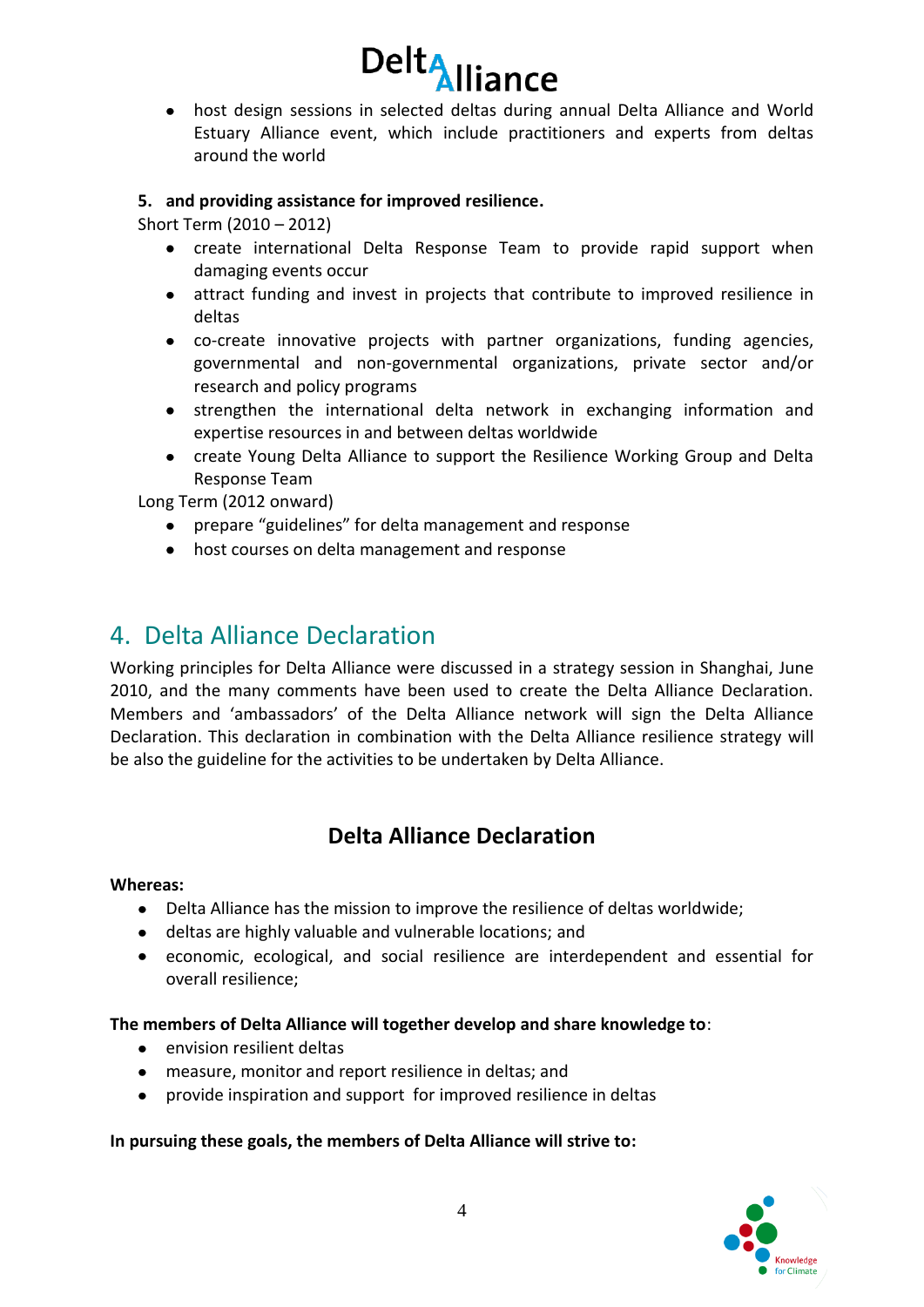- Delt<sub>Alliance</sub>
- share knowledge, expertise and best practices between deltas worldwide;
- co-create and integrate knowledge across deltas, sectors and disciplines;
- connect expertise and parties from throughout the watershed;
- incorporate local knowledge in research and knowledge-building activities; and
- provide knowledge and insight to support any use, including education, policy development, investments and disaster response.

## <span id="page-6-0"></span>5. Milestones and Objectives

#### <span id="page-6-1"></span>**Milestones**

Objectives are focused on three milestones in the development of Delta Alliance:

- 1. **Shanghai World Expo, June 2010** The World Estuary Alliance (WEA), a partner initiative of Delta Alliance, was announced at a conference organized by WWF. Delta Alliance was co-organiser of this Conference and hosted a strategy session with representatives from California, Indonesia, The Netherlands, Vietnam, China, Louisiana, and the Ukraine to create a mandate for the development of Delta Alliance.
- 2. **Rotterdam Deltas in Times of Climate Change Conference, Sep – Oct 2010** The launch of Delta Alliance will be celebrated with representatives of amongst others California, Indonesia, The Netherlands, Vietnam and Bangladesh, and the 2010 - 2012 work plan for Delta Alliance will be approved. This conference is co-organized by Knowledge for Climate and the City of Rotterdam.
- 3. **End of Knowledge for Climate (KfC) Programme, Dec 2013** By the time the KfC programme ends Delta Alliance will be fully funded and governed by other institutions.

#### <span id="page-6-2"></span>**Objectives**

*Fulfilled by the end of Shanghai Expo, June 2010*

1. Confirm and refine the definition, objectives and strategy of Delta Alliance with partners in founding delta regions

#### *To be fulfilled by the end of Rotterdam Conference, October 2010*

- 2. Prepare a smart 2010 2012 work plan for implementing the Delta Alliance Resilience Strategy with the Advisory Board and key partners
- 3. Create an international governance structure for Delta Alliance
- 4. Initiate an international partnership with World Estuary Alliance
- 5. Secure written support for Delta Alliance in the form of signees to the Delta Alliance Declaration
- 6. Preliminary results from the Delta Comparative Overview led by the Dutch Wing, as a first step to monitoring and measuring resilience in select deltas

![](_page_6_Picture_21.jpeg)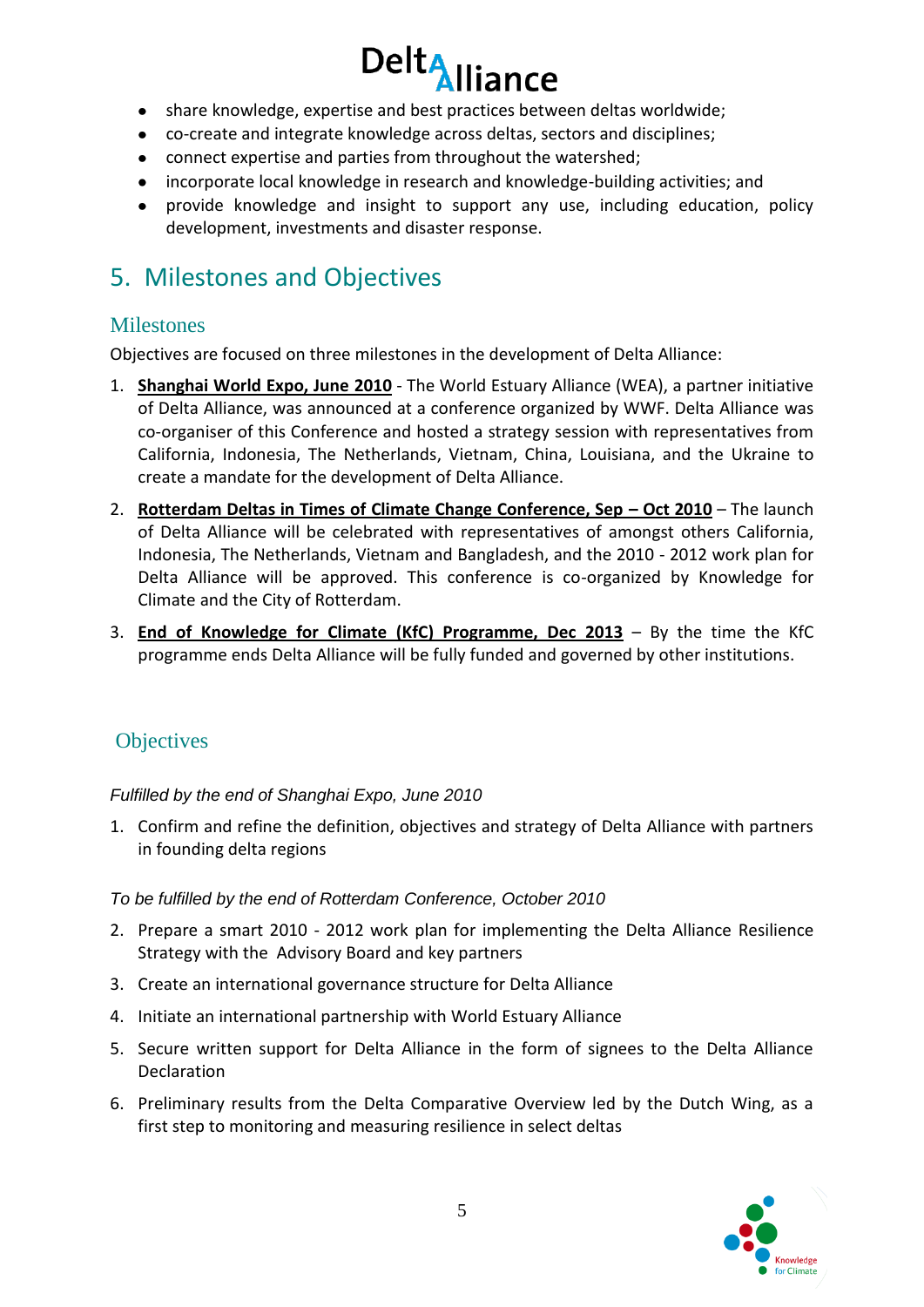![](_page_7_Picture_0.jpeg)

- 7. Create strategy for identifying long-term funding for Delta Alliance operations and activities
- 8. Publically launch the online information platform

*To be fulfilled by the end of the KfC Programme, 2013*

- 9. Create a Resilience Framework
- 10. Contribute to Delta Visions for a number of deltas
- 11. Co- organise annual Delta Alliance and World Estuary Alliance Conferences
- 12. Publish the first annual Delta Report Card
- 13. Create Young Delta Alliance
- 14. Execute initial Delta Alliance projects
- 15. Secure structural funding for the continuation of Delta Alliance
- 16. Implement an international governance structure

### <span id="page-7-0"></span>6. Strategy Components

#### <span id="page-7-1"></span>Initial Focus Delta Regions

Partners in a select number of deltas will initially be involved in developing the network. Once the network is operational the intention is to broaden the scope of activities and governance to include additional delta regions. Selection of the initial Focus Delta Regions was based on the review performed in the exploration for the KfC International Hotspots. Focus Delta Regions share critical issues with other deltas in the network and also span the issues that are most important to delta regions worldwide.

- 1. Preliminary Focus Delta Regions are **California, Indonesia, Vietnam and The Netherlands**. These locations each have a representative on the Delta Alliance Advisory Board who also acts as regional coordinator for the network.
- 2. The locations where contacts have been made and communication initiated are**: Bangladesh, Brazil, China, Egypt and Louisiana.** Partners in these and possibly other delta locations will be invited to participate in Delta Alliance activities in 2010 – 2012.

#### <span id="page-7-2"></span>Mandate Development

During initial outreach to parties in California, Indonesia, The Netherlands, Vietnam and Bangladesh people and organisations expressed much interest in the idea of being involved in an international delta network. A successful network must be designed and built by the network members themselves. For this reason a three-step process is being carried out to develop the Delta Alliance network with partners in each of the four focus deltas.

![](_page_7_Picture_19.jpeg)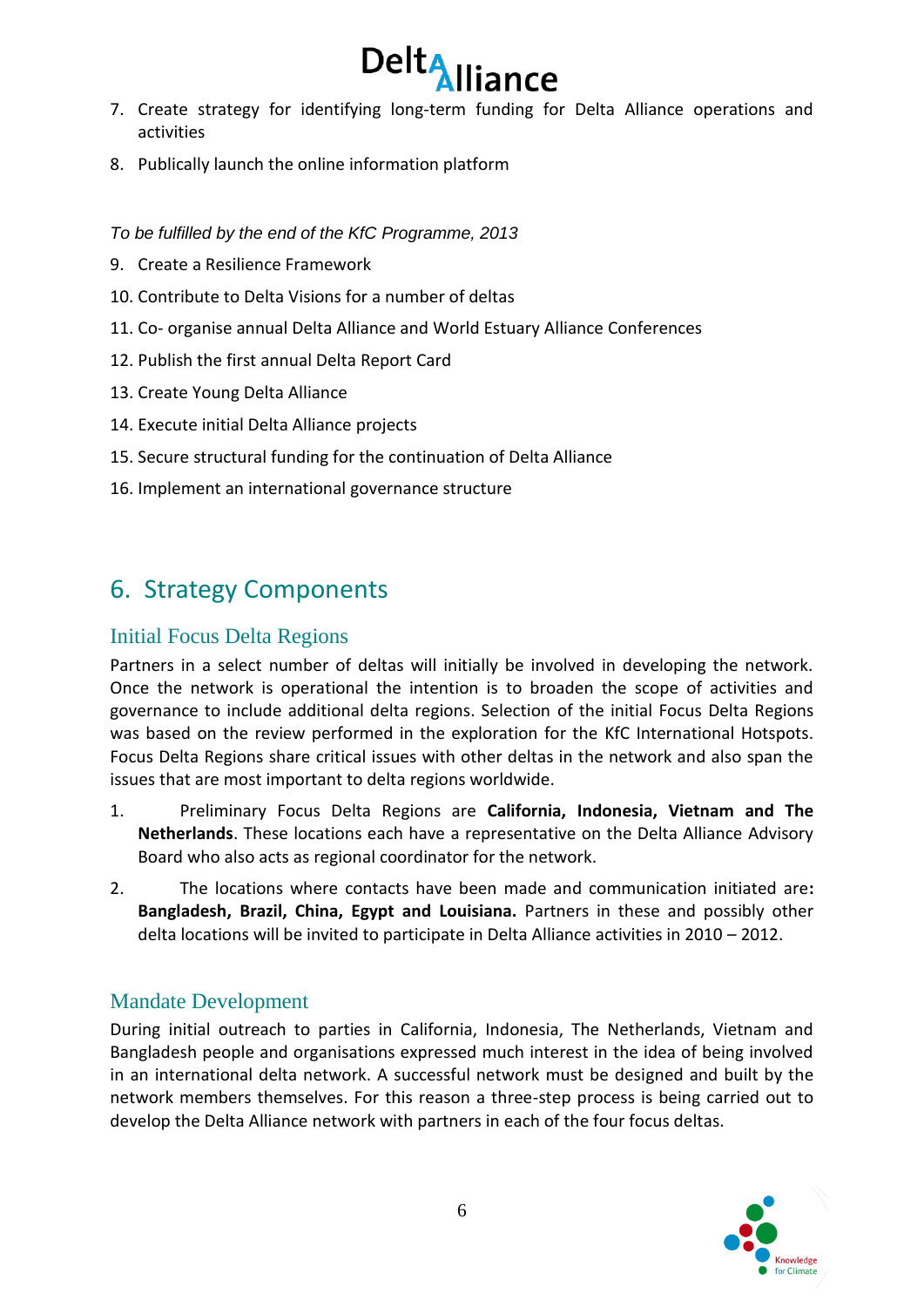- 1) **Scoping workshops** will be held and **online questionnaires** distributed in focus delta regions to get input from parties on what they want to get from Delta Alliance, and what they are willing to contribute. Scoping workshops will be held in the focus delta regions in April – August 2010. Efforts will be made to reach representatives from all major stakeholder groups in the regions.
- 2) A **strategy session** in Shanghai (June 2010) brought together the initial scoping workshop and questionnaire outputs to define the objectives and strategy for developing the international network. Participants included members of the international Advisory Board, interested parties from other delta regions, and the international secretariat. The output from this session was then finalized in a meeting with the Advisory Board in Wageningen.
- 3) A **planning session** in Rotterdam (October 2010) will operationalize the strategy and set an action plan for Delta Alliance for 2011 and 2012. Participants will include the international Advisory Board and Wing coordinators, and international secretariat.

#### <span id="page-8-0"></span>Online Information Platform

Delta Alliance has a website (www.delta-alliance.org) through which information on the network and its activities is shared. The website is maintained by the Delta Alliance secretariat and is information-giving only. To support interactions and knowledge exchange within an active international delta network, Delta Alliance is developing an interactive online platform in cooperation with the World Estuary Alliance. The aim is to create *the* goto site for people seeking information, persons, projects or organizations active in deltas, through links to relevant sites and a database that is populated by website users (specialists, organizations and project managers involved in delta and estuary management around the globe). The information platform should not duplicate existing databases. Objectives for the platform are to:

- Provide information on delta and estuary regions worldwide;
- Profile active organizations, projects and research in delta and estuary regions; and
- Announce and report on events that support information exchange and collaboration across sectors, disciplines, and delta and estuary regions.

The site URL is www.delta-zones.com. The platform was announced in Shanghai, June 2010, and will be publically presented in Rotterdam at the Delta Alliance launch celebration.

#### <span id="page-8-1"></span>Organizational Structure

The development of the international Delta Alliance is currently managed by a small project team at Alterra / WUR in Wageningen, The Netherlands. Delta Alliance will become a registered organization (foundation), and a proposal for the organizational set-up of Delta Alliance including stepping stones will be prepared and discussed in Rotterdam in September 2010 with the Advisory Board. Figure 6.1 shows a potential set up for the Delta Alliance organizational structure. Components of the organizational structure may include:

1. Network Members - individuals and organizations from across sectors will sign up as Delta Alliance members by signing the Delta Alliance Declaration and will lead and

![](_page_8_Picture_13.jpeg)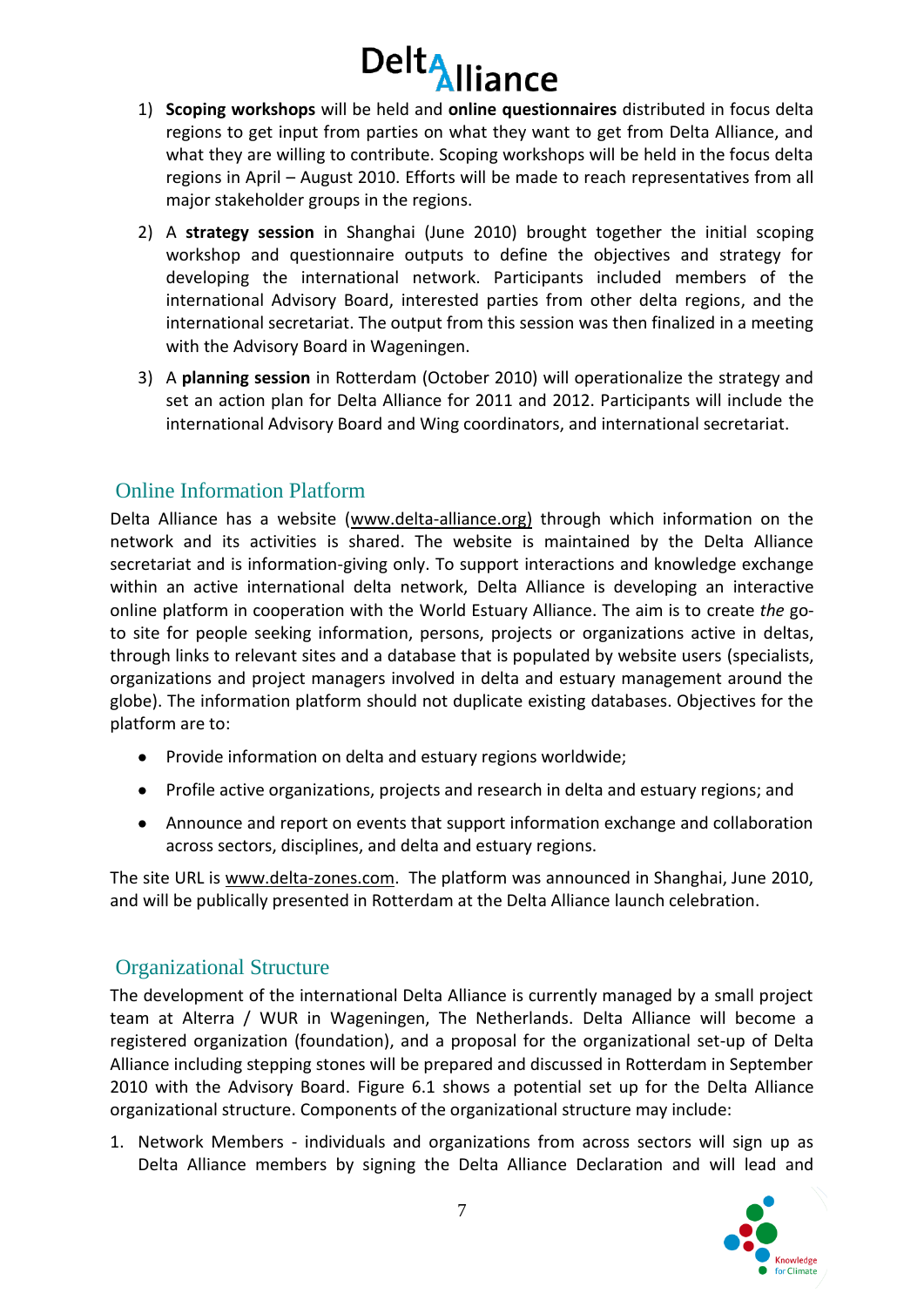![](_page_9_Picture_0.jpeg)

contribute to Delta Alliance activities. Communities of practice may be developed within the membership. A policy for attracting and securing network membership must be developed;

- 2. Scientific Panel in partnership with the World Estuary Alliance, providing input for Delta Alliance and World Estuary Alliance activities ;
- 3. Advisory Board and Wing Coordinators providing recommendations on network development and coordinating the regional Wing;
- 4. International Secretariat managing daily operations to support the network;
- 5. Governing Board determining strategy for network development.

![](_page_9_Figure_6.jpeg)

**Figure 6.1: Potential Delta Alliance Organizational Structure**

| <b>Wing</b>        | <b>Wing Coordinator and Advisory</b><br><b>Board Member</b> | <b>Wing Host Organization</b>                                                                 |
|--------------------|-------------------------------------------------------------|-----------------------------------------------------------------------------------------------|
| California         | Peter Wijsman, Arcadis<br>(Interim)                         | Bay Conservation and<br>Development Commission and<br>Delta Stewardship Council<br>(proposed) |
| Indonesia          | Prof. Jan Sopaheluwakan, LIPI                               | <b>BAKOSURTANAL</b> - national<br>mapping agency                                              |
| <b>Netherlands</b> | Dr. Cees van de Guchte,<br><b>Deltares</b>                  | <b>Deltares</b>                                                                               |

|  | Table 6.1: Wing Coordinators and Host Organizations |  |
|--|-----------------------------------------------------|--|
|  |                                                     |  |

![](_page_9_Picture_10.jpeg)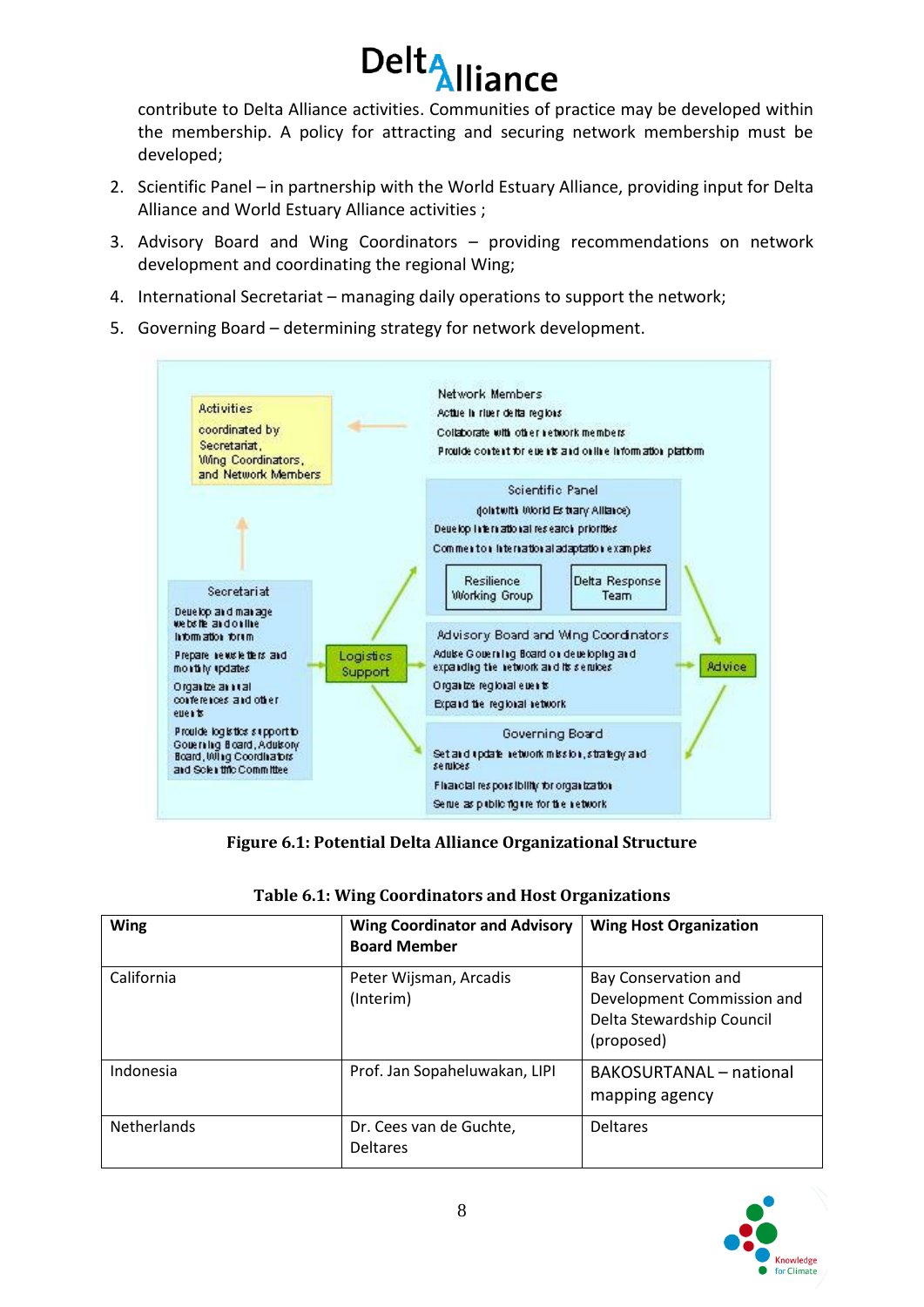|         | Delt <sub>Alliance</sub>                                                |                  |
|---------|-------------------------------------------------------------------------|------------------|
| Vietnam | Prof. Le Quang Minh, Vietnam<br>National University Ho Chi Minh<br>City | To be determined |

#### <span id="page-10-0"></span>Network Wing Development

In each location a Wing Coordinator has been identified who is leading the organization of the scoping workshop, making initial outreach to potential network members in that Wing location, and serving on the Delta Alliance Advisory Board. Additionally, a Host Organization has been identified for three of the wings, which will provide support to the Wing Coordinator and may rotate between member organizations in a network Wing (see Table 6.1). The tasks of the Wing Coordinator include: (i) operationalising the Delta Alliance Resilience Strategy with activities in their Wing; (ii) exploring the possibilities for cooperation with other deltas; (iii) attracting Wing members from a broad range of sectors; and (v) defining an organizational set up of the Wing.

#### <span id="page-10-1"></span>Cooperation Agreements

To build support for Delta Alliance high-level representatives from across sectors will be invited to sign the Delta Alliance Declaration in Rotterdam during the Delta Alliance launch celebration. To ensure long-term financial and structural support for Delta Alliance cooperation agreements will be sought with representatives of international organizations.

#### <span id="page-10-2"></span>Building the Network and Events

The Delta Alliance network is being built through numerous activities, including hosting and representing Delta Alliance at relevant events.

#### **Hosting Events**

Delta Alliance is hosting or co-hosting events that bring together individuals and organizations active in delta regions. Delta Alliance is largely organizing events in conjunction with existing events to benefit from relevant groups coming together and minimize travel time and carbon footprint.

The first annual World Estuary Alliance Conference was held in Shanghai in June 2010 and co-organized by Delta Alliance. This was the promising start of a joint Annual Delta Alliance and World Estuary Conferences, alternately hosted by Delta Alliance and World Estuary Alliance. Delta Alliance will host the Conference in 2011. The annual conferences will include design sessions focused on the delta location of the event.

Workshops and courses that bring together parties from multiple deltas and focus on specific issues of interest in delta regions will be organized to build the network and

![](_page_10_Picture_11.jpeg)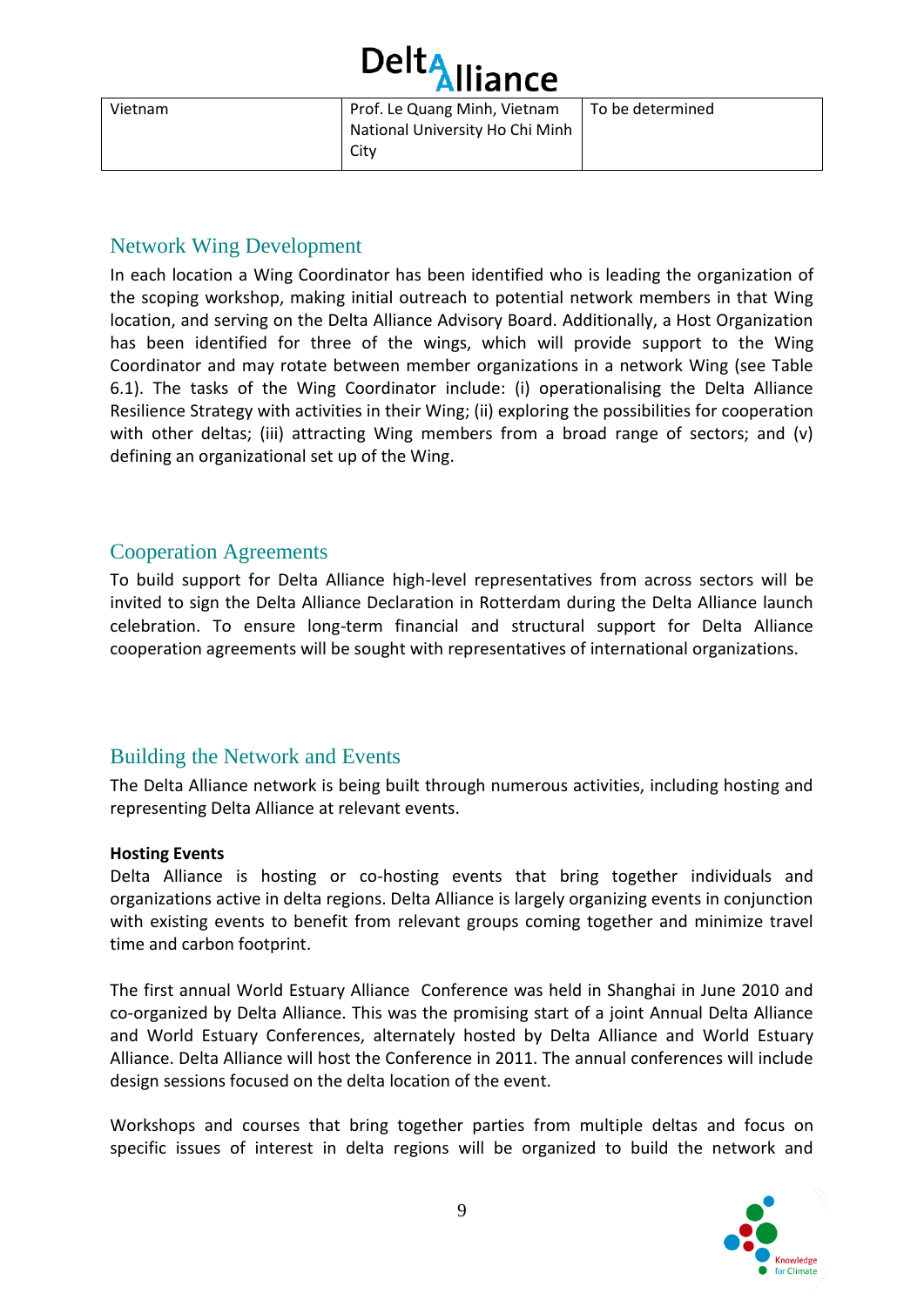![](_page_11_Picture_0.jpeg)

contribute to providing inspiration and assistance for improved resilience in deltas. As a first example, Delta Alliance supported expertise exchange through the International Workshop on 'Methods and tools for water-related adaptation to climate change and climate proofing', held 8-9 March 2010 in Bandung, Indonesia. The workshop was co-organized with numerous regional and international organizations. Workshops and dialogue sessions will likely be organized by Delta Alliance in the future as a means of contributing to capacity building and implementing the Delta Alliance Resilience Strategy. Partnering with additional organizations to organize and fund the workshops will be a specific focus.

Delta Alliance has hosted or co-hosted the following events:

Symposium: California and The Netherlands - A New Alliance for Climate Adaptation San Francisco, September 2009. Co-organized with Arcadis, the Bay Conservation and Development Commission, The Netherlands Consulate, Alterra / WUR, Deltares, Fugro, and the American Institute of Architects.

Workshop: Methods and tools for water-related adaptation to climate change and climate proofing - Bandung, Indonesia, March 2010. Co-organized with The Cooperative Programme on Water and Climate, Deltares, PusAir, Unesco-IHE, KNMI, BMKG, LIPI, and UNDP.

Visit of High Level Vietnam Delegation to Zeeland and The Hague, April 2010. Coorganized with LNV as part of a larger mission of the delegation to The Netherlands organized by VenW.

Delta Alliance Netherlands Wing Workshop – Rotterdam, April 2010

1st Annual World Estuary Alliance Conference - Shanghai, June 2010. Co-organized with the World Estuary Alliance.

Delta Alliance Vietnam Wing Workshop – Ho Chi Minh City, July 2010

Delta Alliance Indonesia Wing Workshop – Jakarta, August 2010

Delta Alliance Brazil Exploratory Workshop – Brasilia, August 2010

Delta Alliance already has plans to host or co-host the following events:

Sessions of the Deltas in Times of Climate Change Conference - Rotterdam, Sep-Oct 2010. The conference is organized by Knowledge for Climate and the City of Rotterdam.

Indonesia Delta Forum 2010 – Semarang, Central Java – Indonesia, October 2010. Coorganized with Bakosurtanal (National Coordinating Agency for Surveys and Mapping

![](_page_11_Picture_14.jpeg)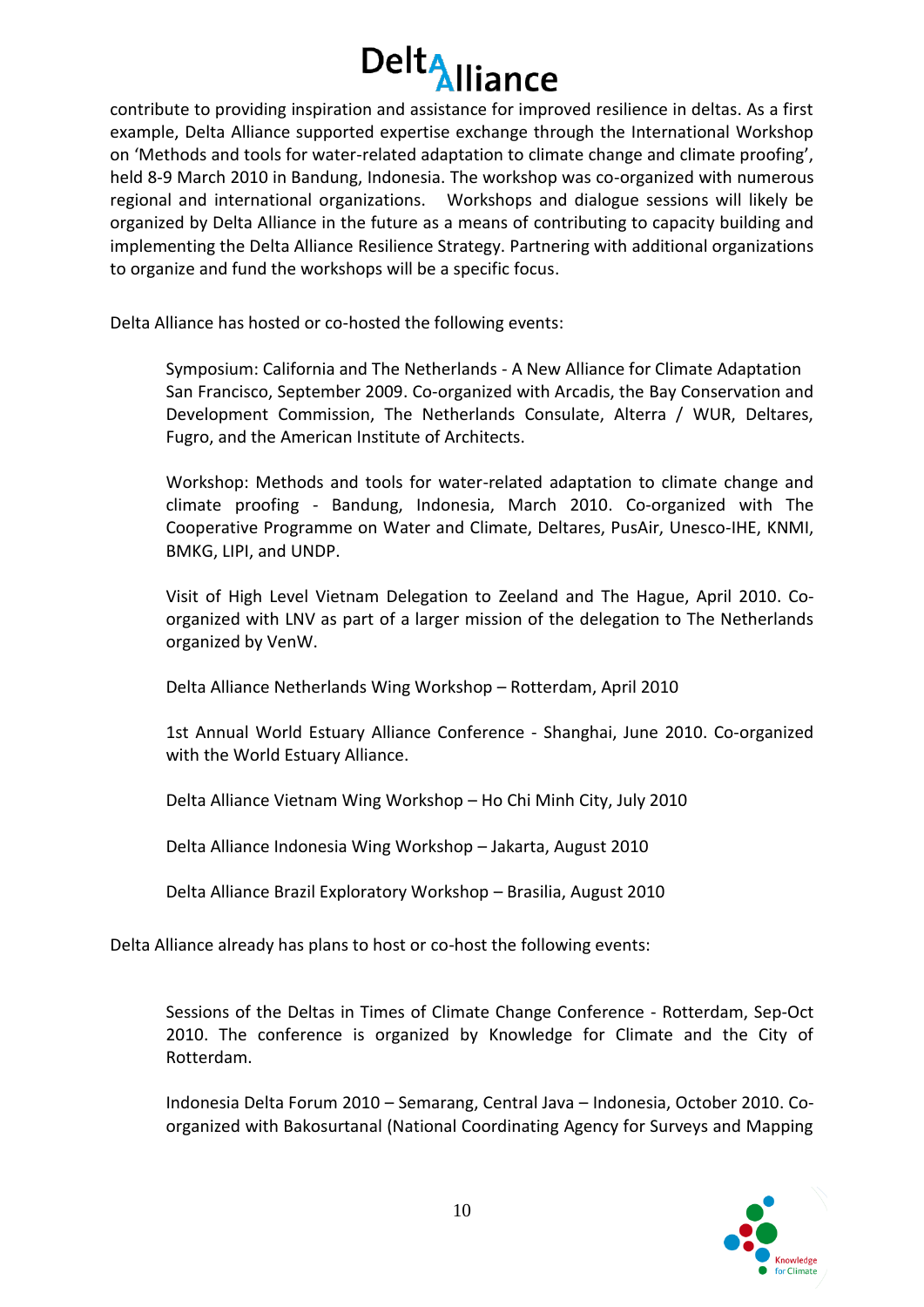![](_page_12_Picture_0.jpeg)

of Indonesia), University of Diponegoro, PUSPICS, University of Gadjah Mada, and International Center for Interdisciplinary and Advanced Research (ICIAR-LIPI).

Delta Summit, Jakarta, November 2011. This conference could act as the yearly joint Delta Alliance and World Estuary Alliance Conference 2011.

#### **Attending Events**

To build the international delta network Delta Alliance has been and will be presented at international events of relevance to deltas and climate change. During these events the objective is to broaden the network through:

- informing people about the Delta Alliance network;
- gathering contact details and information about existing delta-related initiatives; and
- identifying individuals to take part in Delta Alliance activities and help broaden the network.

Delta Alliance members have been or will be actively representing Delta Alliance at the following events and missions:

Missions of The Netherlands Government to develop and implement Water Mondiaal (description in section on Partner Cooperation Initiatives) - Vietnam, October 2009 and March 2010 to support the development of a Delta Plan for the Mekong Delta

Combined Delta Alliance and Water Mondiaal mission - Bangladesh, June 2010 to explore the opportunities for knowledge-to-knowledge cooperation.

Scoping Workshop for DELTAS2010 - Washington, November 2009

UNFCCC Climate Change Negotiations - Copenhagen, December 2009

American Planning Association Meeting on Delta Urbanism, and Dutch Dialogues III - New Orleans, April 2010

Day of the Deltas International Water Conference – Amsterdam, August 2010.

DELTAS2010 Event - New Orleans, October 2010

#### <span id="page-12-0"></span>Student DeltaCompetition 2010 and Young Delta Alliance

To involve students and young professionals in the work of Delta Alliance a student DeltaCompetition is being hosted in 2010 and a Young Delta Alliance will be initiated.

The DeltaCompetition 2010 is jointly organized by Delta Alliance, Royal Haskoning and the City of Rotterdam. It builds upon the success of the 2006 and 2008 DeltaCompetitions hosted by Royal Haskoning. The event will serve to support the work of exceptional students, encourage interdisciplinary and innovative solutions for problems in delta regions, raise

![](_page_12_Picture_19.jpeg)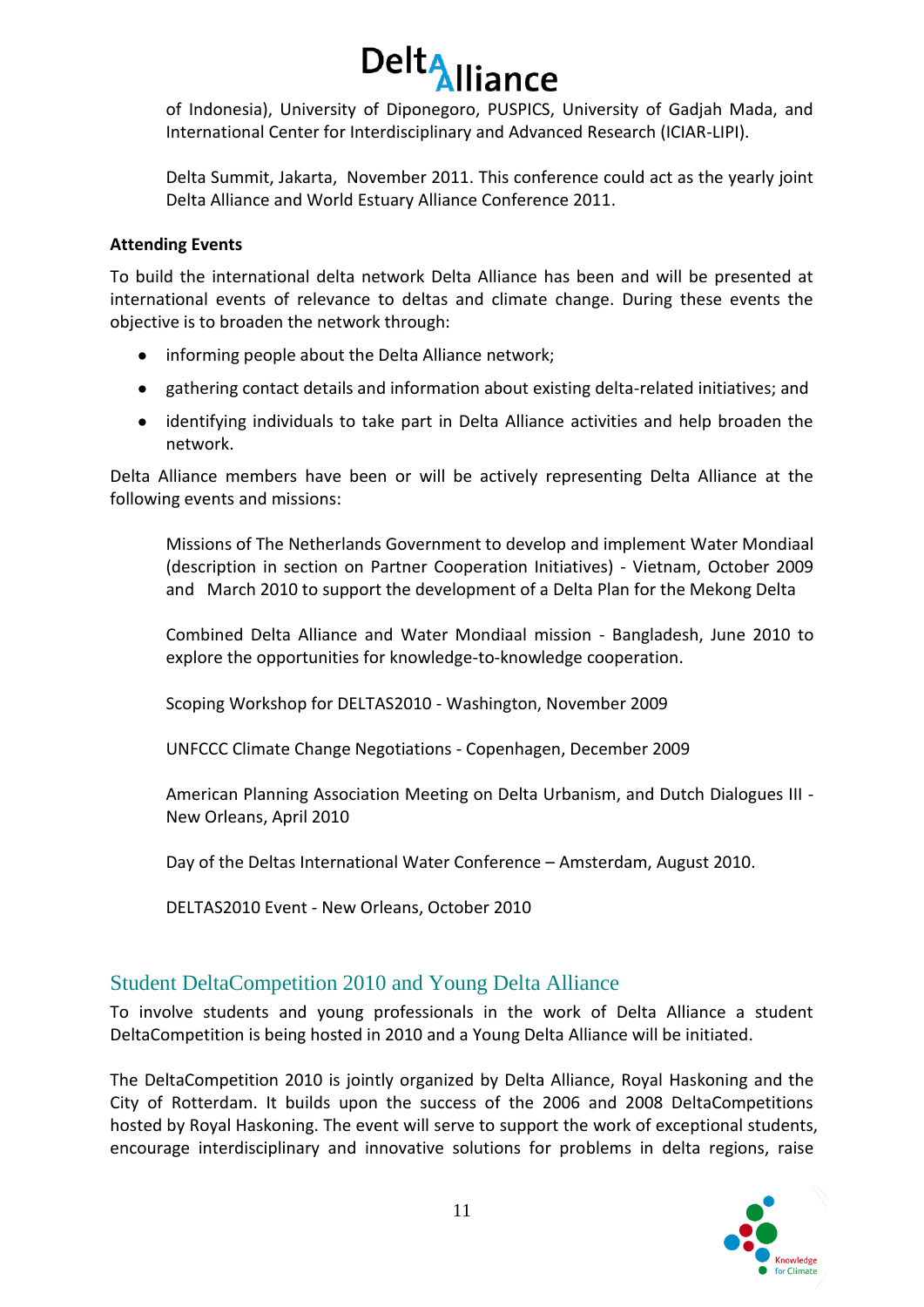awareness of the emerging Delta Alliance network, and serve as a recruiting opportunity for Royal Haskoning and Young Delta Alliance.

Young Delta Alliance should involve students and young professionals in the activities of Delta Alliance, specifically in supporting the Resilience Working Group and the Delta Response Team of the Scientific Panel. This is to be developed in the first years of Delta Alliance.

#### <span id="page-13-0"></span>Partner Cooperation Initiatives

To implement the Delta Alliance Resilience Strategy Delta Alliance must work closely with the many initiatives that are already contributing to the development, integration, and exchange of knowledge related to deltas. During scoping activities a number of relevant initiatives have been identified, including delta-specific international cooperation initiatives, and cooperation initiatives relevant to but not focused on deltas.

No other network initiatives have been identified that support international cooperation between river deltas and are focused on delta regions as a whole and on an integration of knowledge across sectors. This is a niche for Delta Alliance.

Delta Alliance will continue to seek and actively partner with other initiatives that share common objectives with Delta Alliance, to avoid duplication of activities and achieve a larger impact from activities undertaken.

#### **Delta-specific cooperation initiatives**

A number of initiatives exist that are encouraging and facilitating cooperation between river delta regions internationally, yet are distinct in their scope and approach. The initiatives that we are aware of and our partnership with them to date are as follows:

- $\bullet$ **Knowledge for Climate (KfC) and Climate for Spatial Planning** – Dutch research programmes for the development of knowledge and services that make it possible to assess investments to be made in spatial planning and infrastructure over the coming twenty years in terms of their resistance to climate change, and for making changes where necessary. Governmental organizations and businesses actively participate in research programming through the input of additional resources. KfC is the main initiator and provides the initial funding for Delta Alliance. It is envisioned that Delta Alliance strives for direct connections between its international Wings and the regional hotspots and research themes of KfC.
- **Water Mondiaal** the Dutch National Water Plan international chapter focuses on five priority delta countries and aims at establishing long-term strategic relationships between the Netherlands and Indonesia, Egypt, Vietnam, Mozambique, and Bangladesh. Water Mondiaal includes three main focuses: Governance to Governance (G2G), Knowledge to Knowledge (K2K) and Business to Business (B2B) - it is envisioned that Delta Alliance members will play an important role in the development of the K2K agenda of Water Mondiaal. In September and October

![](_page_13_Picture_11.jpeg)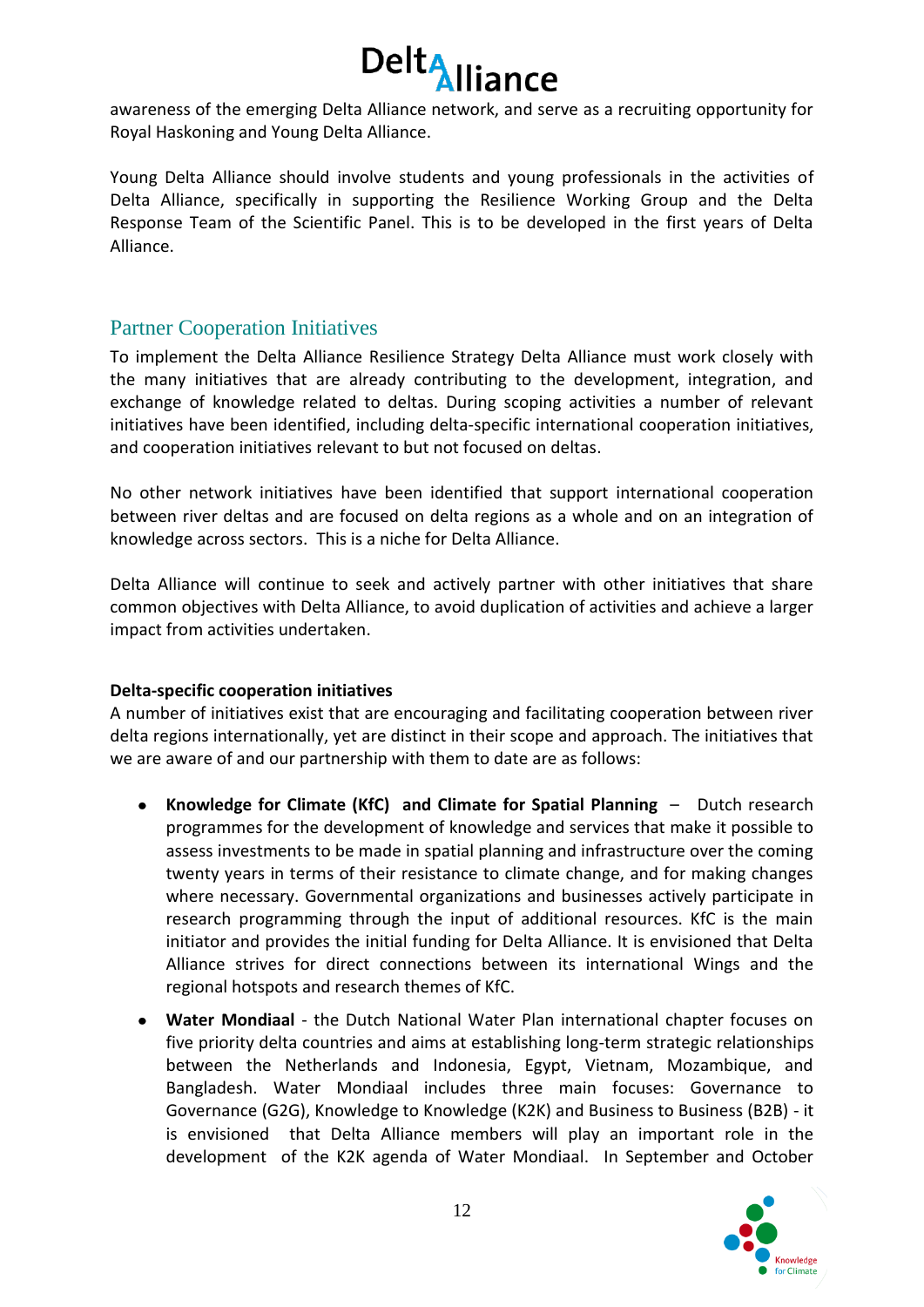![](_page_14_Picture_0.jpeg)

2010 negotiations will take place between Delta Alliance and Water Mondiaal on possible cooperation.

- **World Estuary Alliance** a WWF initiative that aims to raise awareness of the economic and ecological value of healthy estuaries and to stimulate exchange of knowledge and implementation of best practices. The growing network includes representatives from NGOs, business, science and policy makers. The WEA is currently based in Shanghai. Delta Alliance has co-developed an online information platform with World Estuary Alliance, and the two initiatives will share annual conferences and a Scientific Panel and will partner in envisaged activities such as the regular publication of Delta Report Cards. A possible merge with World Estuary Alliance has been discussed during the Shanghai strategy session, but it was agreed that for the time being the two would continue in parallel to benefit from where their networks and objectives are unique
- **Connecting Delta Cities** an initiative that serves under the umbrella of the C40 with a secretariat located in Rotterdam. A network that connects delta and coastal cities at the forefront of climate change adaptation, it aims to exchange knowledge, share best practices and operate as a showcase. Delta Alliance and World Estuary Alliance are cooperating with Connecting Delta Cities through shared communication materials, cooperation on select events, and assisting in developing networks in common regions.
- **Aquaterra** an international conference and exhibition on development in coastal and delta regions hosted in The Netherlands every 2 years with the first forum in 2007 - the next edition of Aquaterra will be in 2011. The Comparative Overview of Delta Issues project planned in 2010 will build on the results of Aquaterra 2009.
- **DRAGON -** an international community of practice to share data on the great deltas and rivers of the world and to develop comparative models and visualization tools in order to facilitate ecological forecasting regarding climate change and development that ultimately helps in guiding decision making. Delta Alliance has good contacts with the initiator of DRAGON and will explore the possible role of DRAGON in the monitoring of the resilience of deltas. Outside the US DRAGON is mainly focusing on the Mekong delta in Vietnam.
- **Dutch Dialogues** three Dutch Dialogue design sessions have been held in New Orleans, bringing together Dutch and Louisiana engineers, urban designers, landscape architects, city planners and soils/hydrology experts to tackle water safety and amenity in New Orleans. Delta Alliance took part in the most recent dialogue in April 2010 and will be involved in future Dialogues in case of any continuation.
- **Delta Dialogues** dialogues run by Royal Haskoning in deltas around the world. Delta Alliance has participated in some of these dialogues in the past. Delta Alliance will discuss with Royal Haskoning in any future follow up of the Delta Dialogues.
- **DELTAS2010** an invitation-only, hands-on conference focused on designing sustainable development, restoration and protection scenarios for world deltaic regions - being held in New Orleans October 2010, Delta Alliance is actively participating in this conference, the Delta Alliance launch officer will act as a charette leader for one of the sessions.

![](_page_14_Picture_9.jpeg)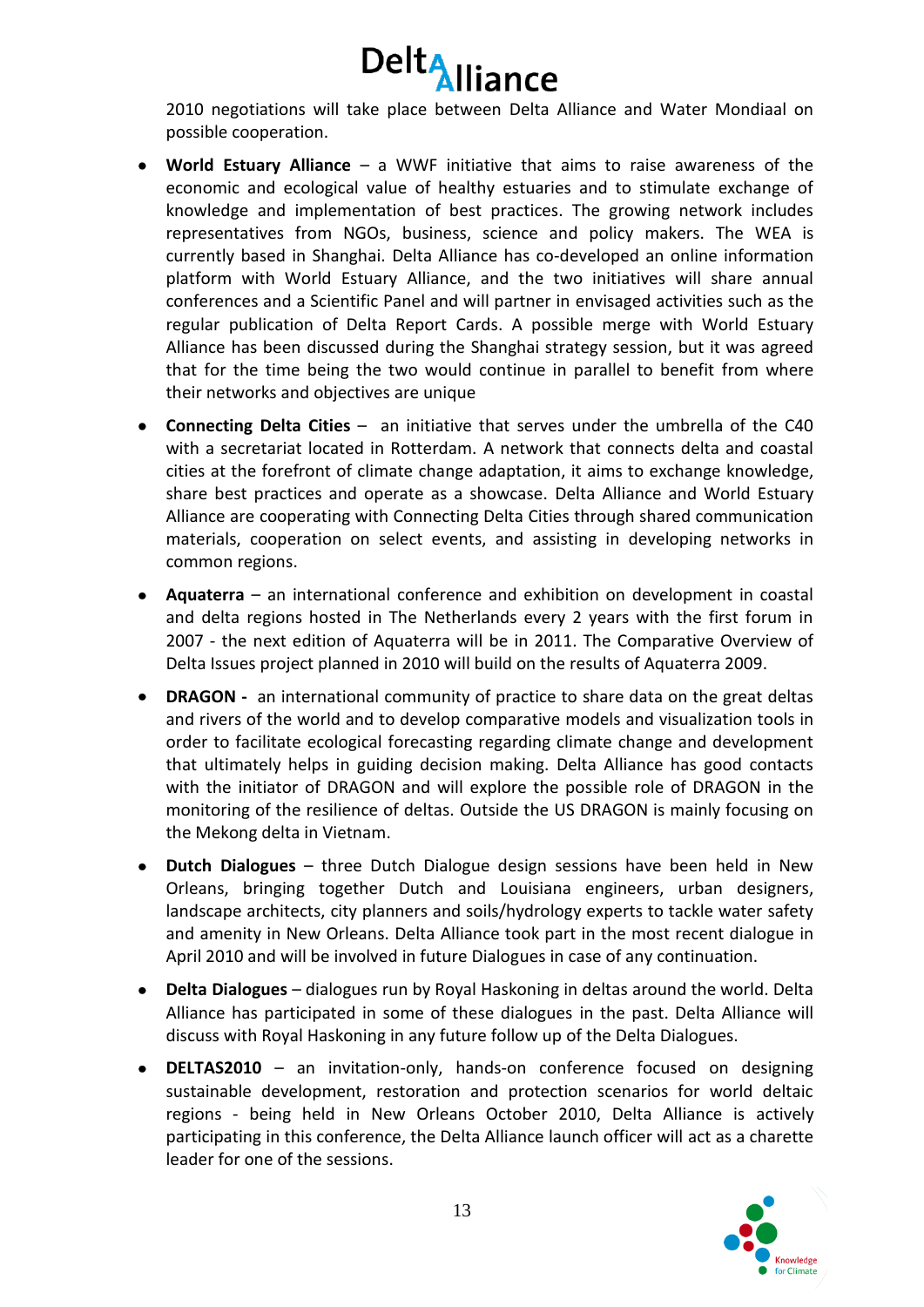![](_page_15_Picture_0.jpeg)

- **American Planning Association** a Delta Urbanism Symposium was included in the  $\bullet$ 2010 National Planning Conference in New Orleans and will be included in their national conferences in Boston in 2011 and in Los Angeles in 2012. Their larger effort to raise awareness and advance research on delta and coastal development includes publications on delta urbanism and international workshops. The American Planning Association (40.000 members) has indicated to become a member of Delta Alliance and is willing to give publicity to the Delta Alliance activities.
- **World Delta Database** An online database that users can upload information to, with a focus on geological information
- **World Deltas Network** a data, information, and research support service for deltas, to advance integrated science in the coastal zone, spanning physical, biological, and sociological disciplines. No info/activity since 2005.

#### **Cooperation initiatives relevant to but not focused on deltas**

Many international initiatives that are not specific to delta regions are still important players in exchanging information and bringing together parties both in and between delta regions. The initiatives that we are aware of and our partnership with them to date are as follows:

- **Knowledge Hubs of the Asia-Pacific Water Forum** a network of regional water knowledge hubs launched in 2008 and supported by the Asian Development Bank (ADB). Each hub is a center of excellence committed to improving water security in the Asia-Pacific region by promoting knowledge sharing and championing feasible solutions for its priority water topic. Together, the hubs collaborate to generate and share knowledge and develop capacity in more than a dozen water knowledge domains. Discussion with ADB is ongoing on the creation of links between the Knowledge Hubs and Delta Alliance.
- **Global Adaptation Network** UNEP initiative, a multifunctional Global Climate Change Adaptation Network that is being developed for mobilizing the resources of regional centers and ground networks to enhance key scientific, technical and most importantly institutional capacity for adaptation in developing regions. Delta Alliance is in communication with Global Adaptation Network regarding possible collaboration.
- **Netherlands Water Partnership** a network that unites Dutch water expertise. The partnership, consisting of members from private companies, government, knowledge institutes and NGOs, acts as a centre of information on water expertise, policy developments and market opportunities. It also initiates, coordinates and executes projects for its members, such as trade missions, exhibitions and conferences. NWP is also hosting a Delta Technology Network within The Netherlands. It is expected that many members of NWP will also become member of Delta Alliance through the Netherlands Wing. Delta Alliance could consider to become a strategic partner of NWP.
- **Cooperation Programme on Water and Climate (CPWC)** aims to stimulate activities in the water sector that contribute to managing the effects of climate variability and change, in particular for the most vulnerable communities. CPWC builds bridges

![](_page_15_Picture_10.jpeg)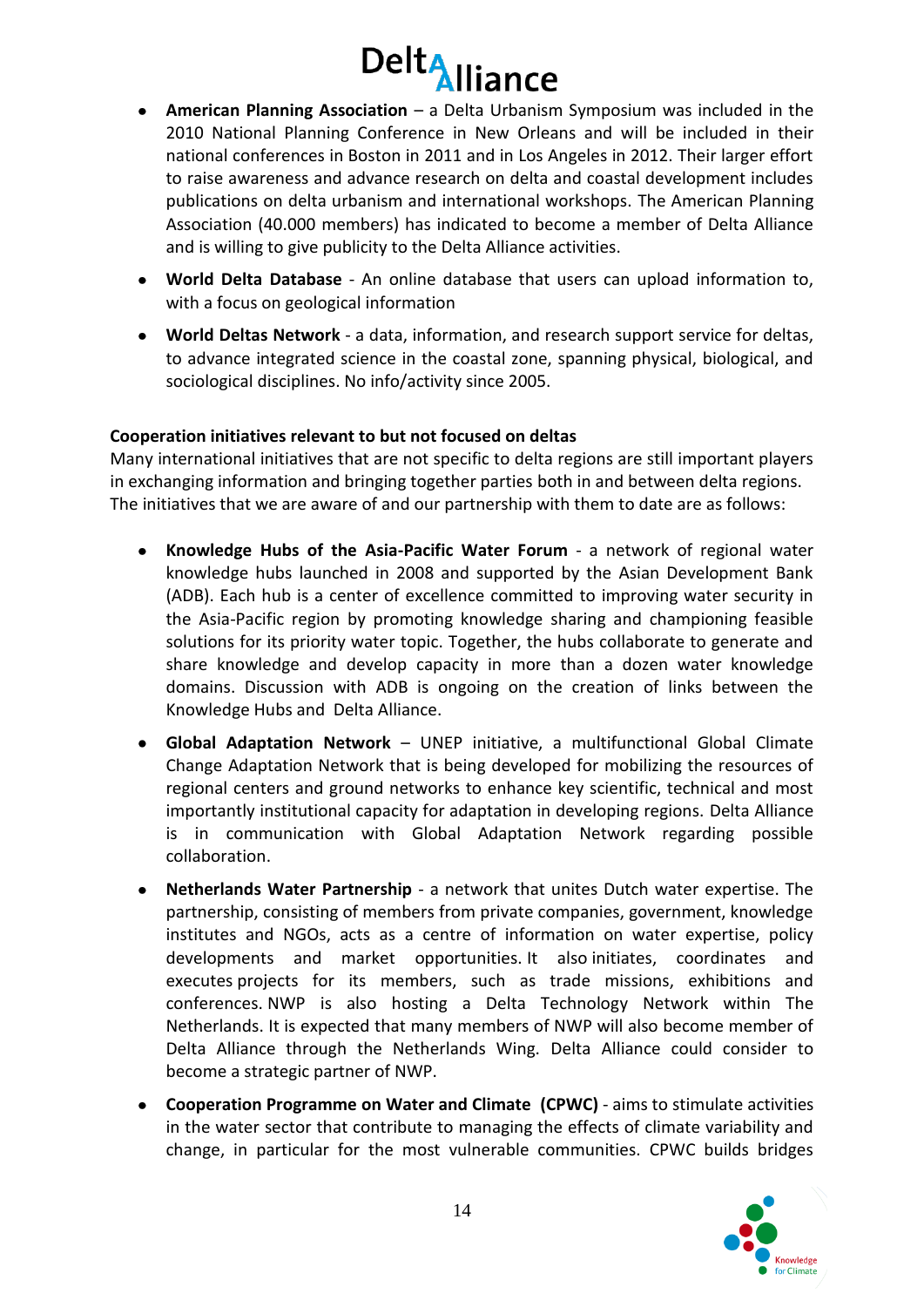between water managers and the climate community, from the local up to the global level. Through increasing awareness of the issues and of potential solutions we seek to set in motion social and political processes that will lead to the adoption of coping strategies and best practices. In many aspects and countries Delta Alliance and CPWC are working closely together. A clearer agreement on the division of objectives and activities should be envisioned before the launch of Delta Alliance.

- **Partners for Water** is a programme that aims to strengthen the international position of the Dutch water sector by uniting forces (private sector, public sector, non-profit sector and knowledge institutes). Partners for Water could be a partner for the funding of Delta Alliance initiated projects.
- **Resilience Alliance** a research organization comprised of scientists and practitioners from many disciplines who collaborate to explore the dynamics of social-ecological systems. The body of knowledge developed by the Resilience Alliance, encompasses key concepts of resilience, adaptability and transformability and provides a foundation for sustainable development policy and practice. Delta Alliance will be in communication with the Resilience Alliance regarding collaboration on developing a resilience framework for deltas.

#### <span id="page-16-0"></span>Communications

To support Delta Alliance activities and build the network the following media are being used:

- Website
	- Information on Delta Alliance network and activities
- E-Newsletters (via email)
	- Information on upcoming and recent events and relevant news
- $-$  Brochures
	- Information on Delta Alliance for use at international events
- Online Information Platform
	- Online forum to support network development and information exchange in partnership with World Estuary Alliance

Other communication means that Delta Alliance intends to make use of include:

- $-$  Linked-In groups
- Video conferencing

## <span id="page-16-1"></span>7. Delta Alliance Projects

Next to the development of the network organization a number of projects will be formulated to implement the Delta Alliance Resilience Strategy, with a focus on providing assistance for improved resilience. Delta Alliance projects should also embody the spirit of the Delta Alliance Declaration.

![](_page_16_Picture_19.jpeg)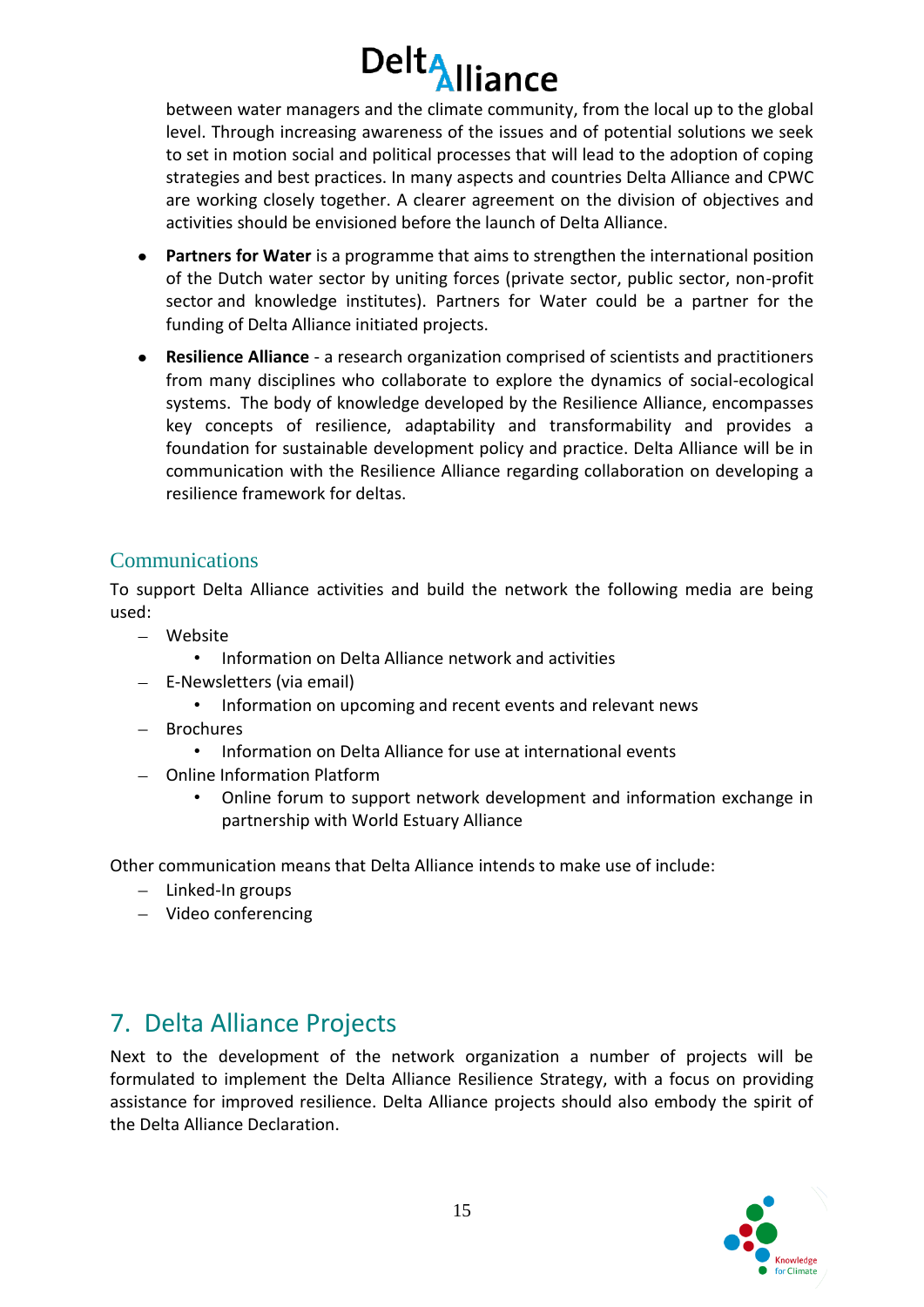![](_page_17_Picture_0.jpeg)

Delta Alliance has designated funding for projects as follows: 100KEUR for a Comparative Delta Overview in 2010, and 660KEUR for projects starting in 2011.

#### **Comparative Overview of Delta Issues**

This project will contribute to the Delta Alliance Resilience Strategy in relation to measuring and monitoring resilience in deltas, and serve as the first Delta Alliance project to link member deltas. As a follow-up to earlier overviews on Delta development management and governance (such as Aquaterra), and based upon readily available information, an in-depth inter-delta collaborative desk study will be performed. This study will be executed among some 6-8 selected deltas, addressing socio-economic and natural impacts and adaptive response measures regarding the most affected sectors.

The output of the project will be a concise comparative overview (booklet) of the current and possible future state of selected deltas. Focus will be on existing state, forecasts, and plans for adaptation to changes, taking into account socio-economic as well as physical/natural aspects.

Lessons learned and the need for knowledge exchange on critical issues will be identified, as well as research gaps and opportunities for collaboration between deltas. Current, planned and considered adaptive measures and practical methods and tools for assessments, planning and decision making will be illustrated, based on current practices and innovative technological developments.

The project will be led by Deltares and executed by the partners of the Delta Alliance from the various deltas included in the study, specifically by the partners of the Delta Alliance Wings.

#### **Projects starting in 2011**

In Rotterdam a set of criteria and a package of projects demonstrating the types of projects that Delta Alliance would like to support to improve resilience in deltas will be presented. Delta Alliance will seek additional funders to contribute to the ambitious set of proposed projects. Connecting with the work of the Knowledge for Climate National Hotspots will be a priority for these projects. Projects may be chosen to focus on a select number of topics of themes to streamline the initial work of Delta Alliance and respond to areas of greatest priority to partners. During the Shanghai strategy session participants recommended that Delta Alliance focus on projects related to data access & interoperability, risk assessment & ecoservices, planning & design, with overarching attention to governance, implementation, operation & adaptation.

Examples of the types of projects that may be proposed for some aspects of the Delta Alliance Resilience Strategy are shown below.

#### **measuring and monitoring resilience**

- Comparative Overview of Delta Issues
- Improving the Adaptation Tipping Point Method (ATP)

![](_page_17_Picture_13.jpeg)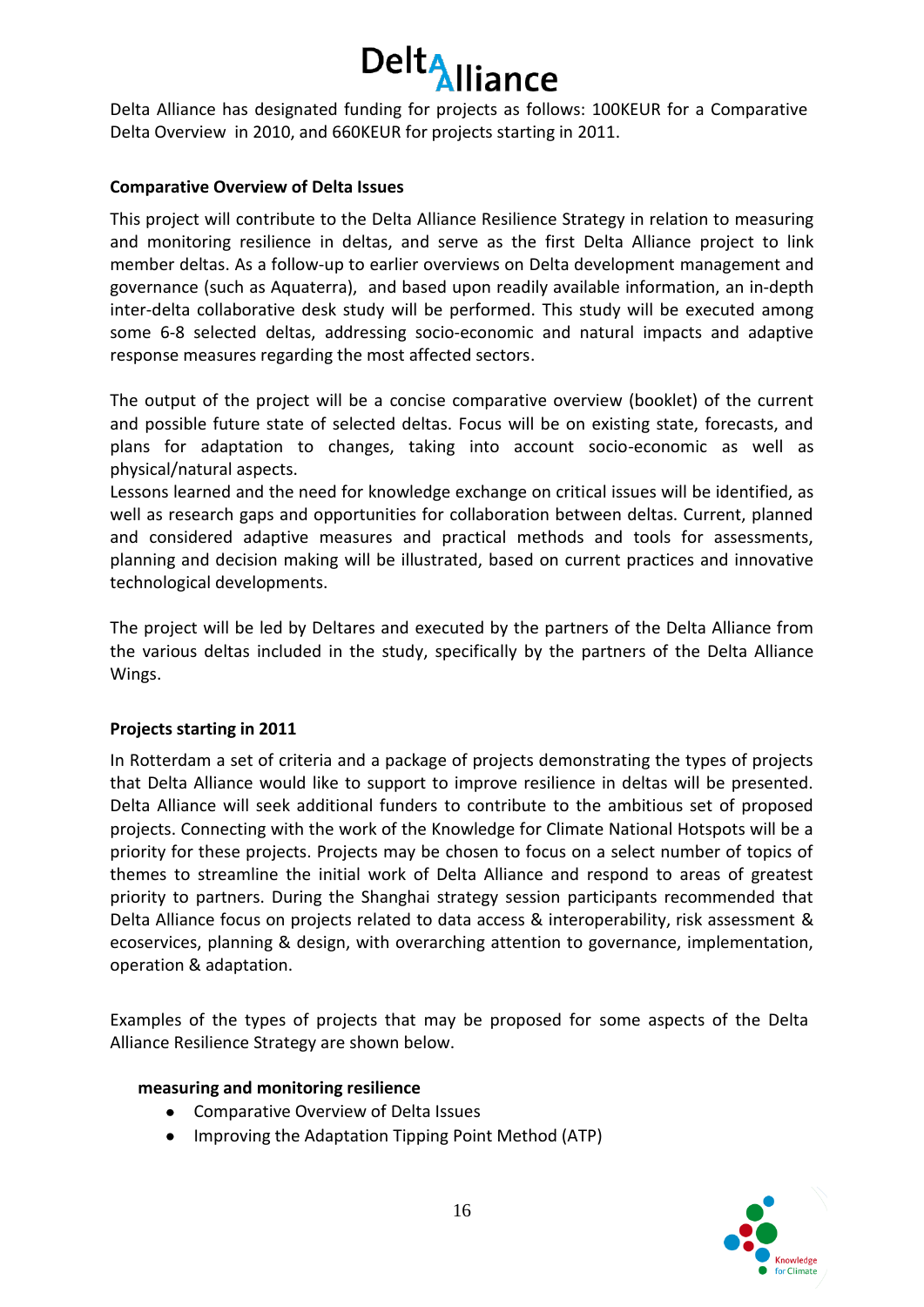- o The ATP approach is very useful for assessing the vulnerability of a delta to climate change. But the approach has not been tested on a range of different deltas. Hence the idea is to make the approach more robust by applying it along a range of deltas.
- Risk assessment and modeling
	- o Investigation of future application of downscaled regional climate models to study the impacts of both human welfare, economic perspectives and biodiversity preservation in an integrative way, on an estuary and coastal zone. Such models are used in a number of delta regions, and their outputs and effectiveness can be compared to identify what inter-delta cooperation on modeling may be useful. "Climate atlases" such as exist for The Netherlands may be created for other deltas.
- Adaptation policies and strategies
	- o Preparing a report and poster that compare adaptation strategies and policies in focus delta regions. This project can be inspired by and build upon [a PEER project comparing adaptation strategies in European](http://www.peer.eu/fileadmin/user_upload/publications/PEER_Report1.pdf)  [countries](http://www.peer.eu/fileadmin/user_upload/publications/PEER_Report1.pdf)

#### **providing inspiration for improved resilience**

- Sea level rise challenges and responses
	- o Creation of a book that describes the expected challenges brought by sea level rise in focus river deltas and presenting examples of how these deltas are responding to these issues. Special attention will be paid to the balance of economy and ecology. This project can be inspired by and build upon [a project by Deltares, Alterra and Arcadis in the San Francisco Bay.](http://www.bcdc.ca.gov/planning/climate_change/SFBay_preparing_%20for_the_next_Level.pdf)
- New approach to analyzing Governance in deltas
	- o Introducing a new frame for multi-actor analysis and design of governance in delta management. Identifying new opportunities for improved governance in delta management. The project will be focused on a selection of deltas and should enable a comparison of existing governance institutions / arrangements for i) spatial planning, ii) resource use and iii) water infrastructure.

#### **providing assistance for improved resilience**

- San Francisco Bay Climate Adaptation Pilot Planning for Sea Level Rise
- Delta Alliance envisions to jointly prepare with funding agencies like the Asian  $\bullet$ Developing Bank (ADB), the World Bank (WB) or other development agencies a set of comprehensive investment programs that improve the resilience of several Asian deltas. These investment programs could have a focus on different topics and with for instance water management and climate change as crosscutting issues. As examples based on foreseen and ongoing activities of ADB, WB and/or Delta Alliance members the following combinations of deltas and topics could be envisioned:
	- o Ganges/Brahmaputra– salt intrusion and fresh water availability
	- o Jakarta/Ciliwung urban flooding / IWRM
	- o Mekong capacity development and/or agriculture
	- o Yangtze nature conservation

![](_page_18_Picture_18.jpeg)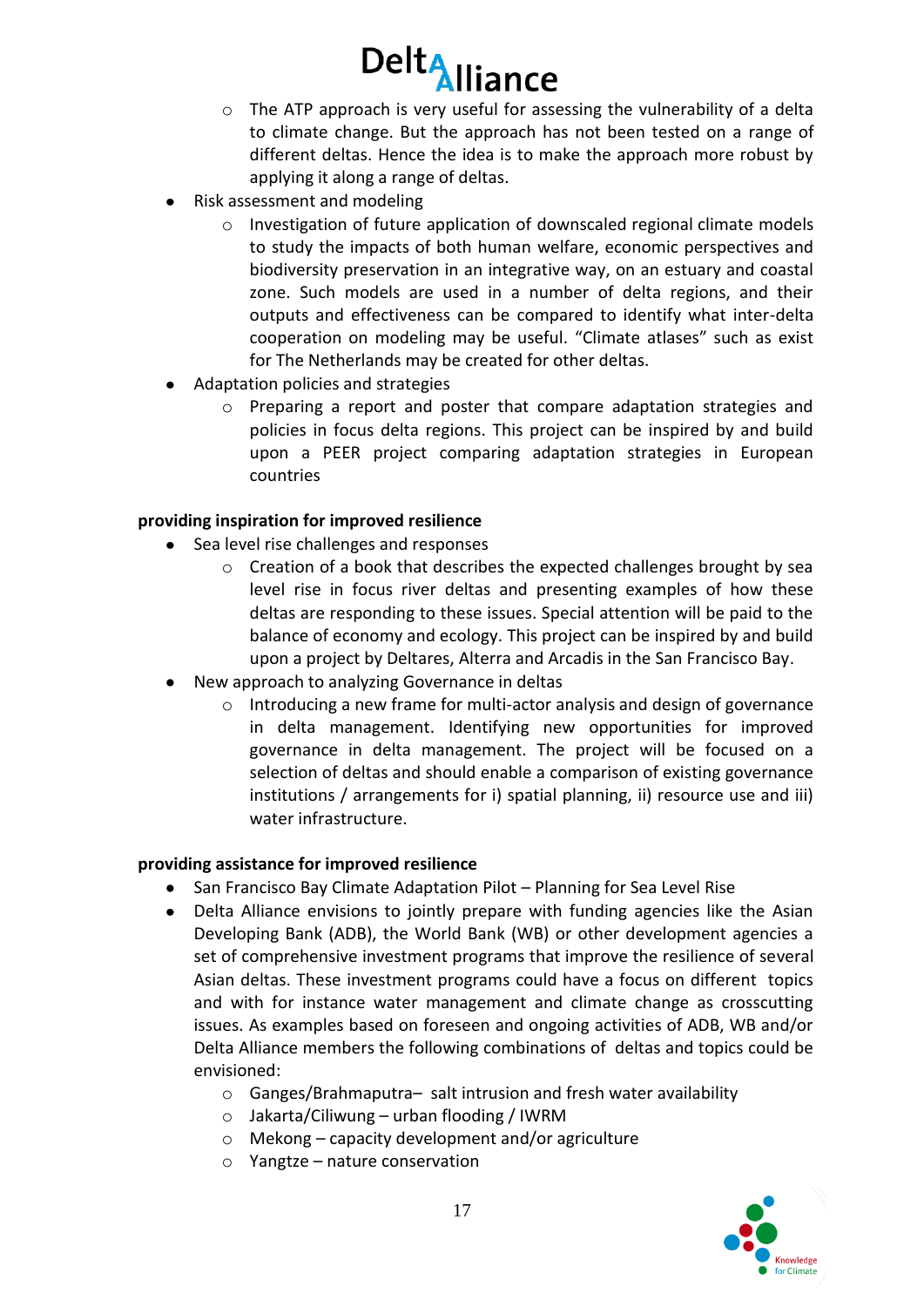![](_page_19_Picture_0.jpeg)

The funding mechanisms could indicatively be developed as shown in the table below supposing that Delta Alliance will attract enough core funding to initiate and support such activities. Preferably Delta Alliance members should be involved in all phases of the investment program. A first exploratory discussion on such a joint preparation of investment programs has taken place with the ADB in June 2010.

| <b>Project Phase</b>     | <b>Funding</b>         |                       |                       |  |
|--------------------------|------------------------|-----------------------|-----------------------|--|
|                          | <b>Type of funding</b> | <b>Delta Alliance</b> | <b>Funding Agency</b> |  |
| <b>Fact Finding</b>      | grant                  | 50%                   | 50%                   |  |
| <b>Feasibility study</b> | grant                  | 25%                   | 75%                   |  |
| <b>Business case or</b>  | grant                  | 0%                    | 100%                  |  |
| investment preparation   |                        |                       |                       |  |
| Investment program/      | loan                   | 0%                    | 100\%                 |  |
| project implementation   |                        |                       |                       |  |

### <span id="page-19-0"></span>8. Funding

The Knowledge for Climate Programme of The Netherlands has provided  $\epsilon$ 1.8 million startup funding for the Delta Alliance network. Equal co-financing is required for this funding. The budget for the development of Delta Alliance is divided as shown in Table 6.1.

| <b>Activity</b>                   | Phase 1 | Phase2 | Phase 3 | Total | %   |
|-----------------------------------|---------|--------|---------|-------|-----|
| <b>Organizational development</b> | 59      | 124    | 75      | 258   | 14  |
| <b>Networking</b>                 | 82      | 535    | 125     | 742   | 41  |
| <b>Projects</b>                   |         | 125    | 660     | 785   | 44  |
| <b>Miscellaneous</b>              |         |        |         | 16    |     |
| <b>Total</b>                      | 145     | 789    | 867     | 1800  | 100 |

**Table 6.1: Overview Delta Alliance budget (in K€)**

Co-financing for the  $\epsilon$ 1.8 million will be calculated as a whole, e.g. not requiring 50% cofinancing for each item, but 50% co-financing overall.

Co-financing for the Delta Alliance development activities will be partially secured through co-organizing events and projects with partner organizations and through building upon work previously done that contributes towards inter-delta cooperation activities. 50% cofinancing will be secured for the entire project budget by the end of the project. During the first phases of the network development it is expected that co-financing will be less than 50%.

#### <span id="page-19-1"></span>Long-term Financing

Long-term financing is critical for the continuation of the Delta Alliance network. A portion of the budget from Knowledge for Climate has been dedicated to supporting the network operations and cooperation projects in 2009-2012.

![](_page_19_Picture_11.jpeg)